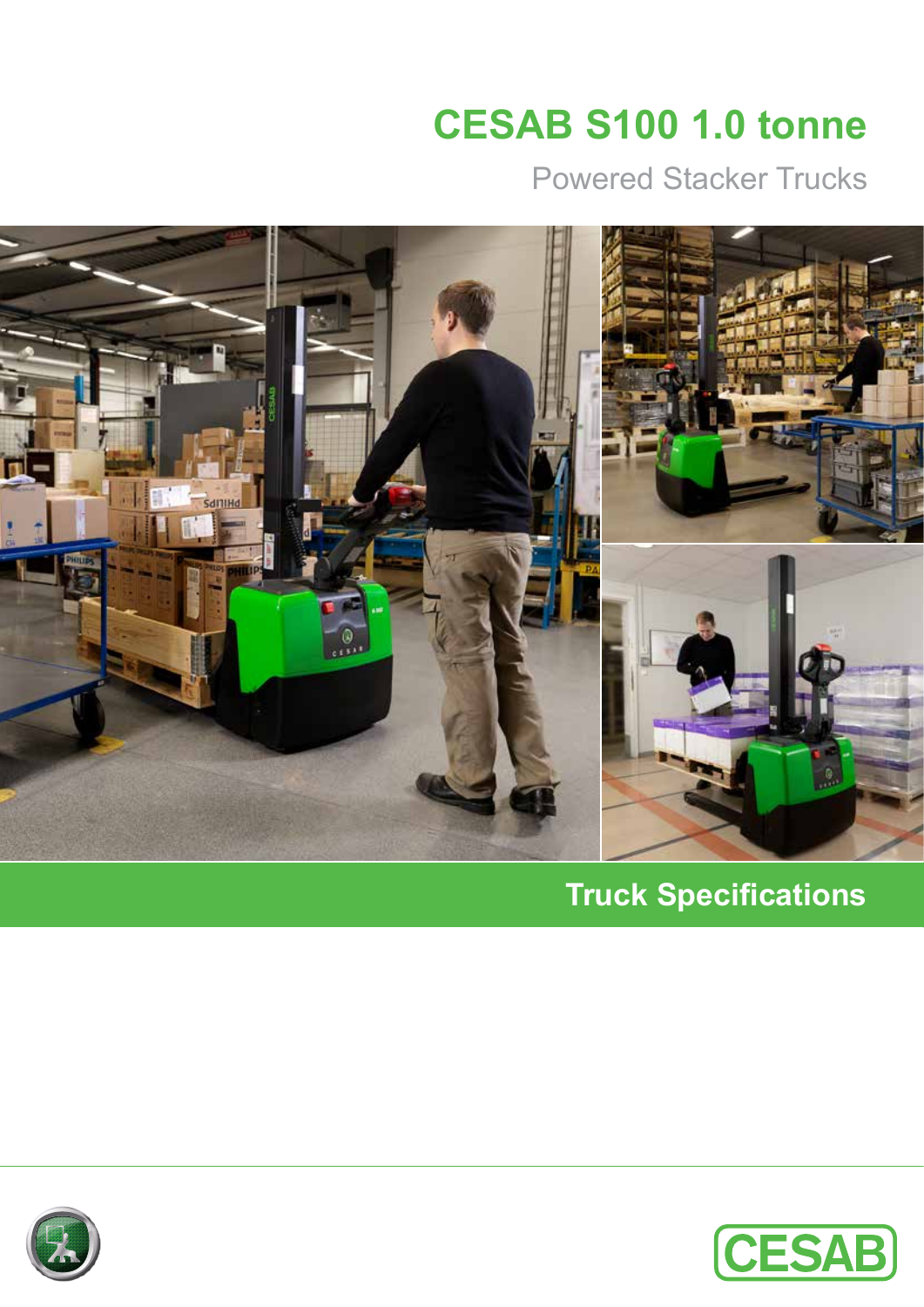## **1.0 tonne**

#### **CESAB S110 - S110S Truck Specifications**

| <b>CHARACTERISTICS</b> |                                                                                            |                  |         |                 |                             |  |  |  |  |  |
|------------------------|--------------------------------------------------------------------------------------------|------------------|---------|-----------------|-----------------------------|--|--|--|--|--|
| 1.1                    | Manufacturer                                                                               |                  |         | <b>CESAB</b>    | <b>CESAB</b>                |  |  |  |  |  |
| 1.2                    | Model                                                                                      |                  |         | S110            | S110S                       |  |  |  |  |  |
| 1.3                    | Drive                                                                                      |                  |         | Electric        | Electric                    |  |  |  |  |  |
| 1.4                    | Operator type                                                                              |                  |         | Pedestrian      | Pedestrian                  |  |  |  |  |  |
| 1.5                    | Load capacity/rated load                                                                   | Q                | [kg]    | 1000            | 1000                        |  |  |  |  |  |
| 1.6                    | Load centre                                                                                | $\mathbf c$      | [mm]    | 600             | 600                         |  |  |  |  |  |
| 1.8                    | Load distance, centre of support arm wheel to face of forks                                | x                | [mm]    | 805             | 800                         |  |  |  |  |  |
| 1.9                    | Wheelbase                                                                                  | y                | [mm]    | 1178            | 1210                        |  |  |  |  |  |
| <b>WEIGHT</b>          |                                                                                            |                  |         |                 |                             |  |  |  |  |  |
| 2.1                    | Service weight including battery                                                           |                  | [kg]    | 467             | 560                         |  |  |  |  |  |
| 2.2                    | Axle load, with load, drive/castor/fork wheel                                              |                  | [kg]    | 353/151/963     | 580/-/515                   |  |  |  |  |  |
| 2.3                    | Axle load, without load, drive/castor/fork wheel                                           |                  | [kg]    | 230/123/114     | 400/-/80                    |  |  |  |  |  |
| <b>WHEELS</b>          |                                                                                            |                  |         |                 |                             |  |  |  |  |  |
| 3.1                    | Drive/castor/fork wheel                                                                    |                  |         | PU/PU/PU        | PU/-/PU                     |  |  |  |  |  |
| 3.2                    | Wheel size, front                                                                          |                  | [mm]    | Ø250x60         | Ø250x60                     |  |  |  |  |  |
| 3.3                    | Wheel size, rear                                                                           |                  | [mm]    | Ø85x77          | Ø85x77                      |  |  |  |  |  |
| 3.4                    | Additional wheels (dimensions)                                                             |                  | [mm]    | Ø100x40         |                             |  |  |  |  |  |
| 3.5                    | Wheels, number front/rear (x=driven wheels)                                                |                  |         | $2 + 1x/2$      | 1x/2                        |  |  |  |  |  |
| 3.6                    | Track width, front                                                                         | $b_{10}$         | [mm]    | 506             | 506                         |  |  |  |  |  |
| 3.7                    | Track width, rear                                                                          | $b_{11}$         | [mm]    | 364             | 1000 - 1400                 |  |  |  |  |  |
|                        | <b>DIMENSIONS</b>                                                                          |                  |         |                 |                             |  |  |  |  |  |
| 4.2                    | Height, mast lowered                                                                       | $h_1$            | [mm]    | 1890            | 1890                        |  |  |  |  |  |
| 4.4                    | Lift                                                                                       | h <sub>3</sub>   | [mm]    | 1495            | 1500                        |  |  |  |  |  |
|                        | Lift height                                                                                | $h_{23}$         | [mm]    | 1580            | 1540                        |  |  |  |  |  |
| 4.5                    | Height, mast extended                                                                      | $h_a$            | [mm]    | 1890            | 2040                        |  |  |  |  |  |
| 4.9                    | Height of tiller in neutral position                                                       |                  |         | 858/1222        | 858/1222                    |  |  |  |  |  |
| 4.15                   | Height, fork lowered                                                                       | $h_{14}$         | [mm]    | 85              | 50                          |  |  |  |  |  |
| 4.19                   |                                                                                            | $h_{13}$         | [mm]    | 1680            | 1722                        |  |  |  |  |  |
| 4.20                   | Overall length                                                                             | $I_{1}$          | [mm]    | 530             | 572                         |  |  |  |  |  |
| 4.21                   | Length to face of forks<br>Overall width                                                   | $\mathsf{I}_{2}$ | [mm]    | 700             | 700/1100 -1500              |  |  |  |  |  |
|                        | Fork dimensions                                                                            | $b_1/b_2$        | [mm]    |                 |                             |  |  |  |  |  |
| 4.22                   |                                                                                            | s/e/l            | [mm]    | 60/180/1150     | 40/100/1150                 |  |  |  |  |  |
| 4.25                   | Width over forks                                                                           | b <sub>5</sub>   | [mm]    | 550             | 250-800<br>900 - 1300       |  |  |  |  |  |
| 4.26                   | Distance between support arms                                                              | $b_4$            | [mm]    | ×.              | 100                         |  |  |  |  |  |
| 4.27                   | Support arm width                                                                          | $b_{14}$         | [mm]    |                 | 49                          |  |  |  |  |  |
| 4.31                   | Ground clearance, below mast                                                               | m <sub>1</sub>   | [mm]    | 49              |                             |  |  |  |  |  |
| 4.32                   | Ground clearance, centre of wheelbase                                                      | m <sub>2</sub>   | [mm]    | 26              | 26                          |  |  |  |  |  |
| 4.34                   | Aisle width for pallets 800x1200 lengthways                                                | A <sub>st</sub>  | [mm]    | 2100            | 2130                        |  |  |  |  |  |
| 4.35                   | Turning radius                                                                             | W.               | [mm]    | 1340            | 1365                        |  |  |  |  |  |
|                        | PERFORMANCE DATA                                                                           |                  |         |                 |                             |  |  |  |  |  |
| 5.1                    | Travel speed, with/without load                                                            |                  | [km/h]  | 4.5/5.5         | 4.5/5.5                     |  |  |  |  |  |
| 5.2                    | Lift speed, with/without load                                                              |                  | [m/s]   | 0.12/0.21       | 0.10/0.19                   |  |  |  |  |  |
| 5.3                    | Lowering speed, with/without load                                                          |                  | [m/s]   | 0.15/0.14       | 0.15/0.14                   |  |  |  |  |  |
| 5.8                    | Max. gradeability, with/without load <sup>1)</sup>                                         |                  | [%]     | 6/10            | 6/10                        |  |  |  |  |  |
| 5.10                   | Service brake                                                                              |                  |         | Electromagnetic | Electromagnetic             |  |  |  |  |  |
|                        | <b>ELECTRIC MOTOR</b>                                                                      |                  |         |                 |                             |  |  |  |  |  |
| 6.1                    | Drive motor rating S2 60 min                                                               |                  | [kW]    | 0.7<br>1.2      | 0.7<br>1.2                  |  |  |  |  |  |
| 6.2                    | Lift motor rating at S3 11%                                                                |                  | [kW]    | 2x12/63         | 2x12/63                     |  |  |  |  |  |
| 6.4                    | Battery voltage/nominal capacity K.                                                        |                  | [V/Ah]  | 2x23            | 2x23                        |  |  |  |  |  |
| 6.5                    | Battery weight<br>Energy consumption acc. to VDI cycle (with h23=1580mm / with h23=2000mm) |                  | [kg]    |                 | $\mathcal{L}_{\mathcal{A}}$ |  |  |  |  |  |
| 6.6<br><b>OTHERS</b>   |                                                                                            |                  | [kWh/h] | 0.62 / 0.76     |                             |  |  |  |  |  |
| 8.1                    | Type of drive control                                                                      |                  |         | Variable AC     | Variable AC                 |  |  |  |  |  |
| 8.4                    | Sound level at the driver's ear according to EN 12 053                                     |                  | [dB(A)] | 66              | 66                          |  |  |  |  |  |
|                        |                                                                                            |                  |         |                 |                             |  |  |  |  |  |

1) Measured according to company standard

All data are based on table configuration. Other configurations may give other values.<br>Truck performance and dimensions are nominal and subject to tolerances.<br>Specifications are subject to change without notice.



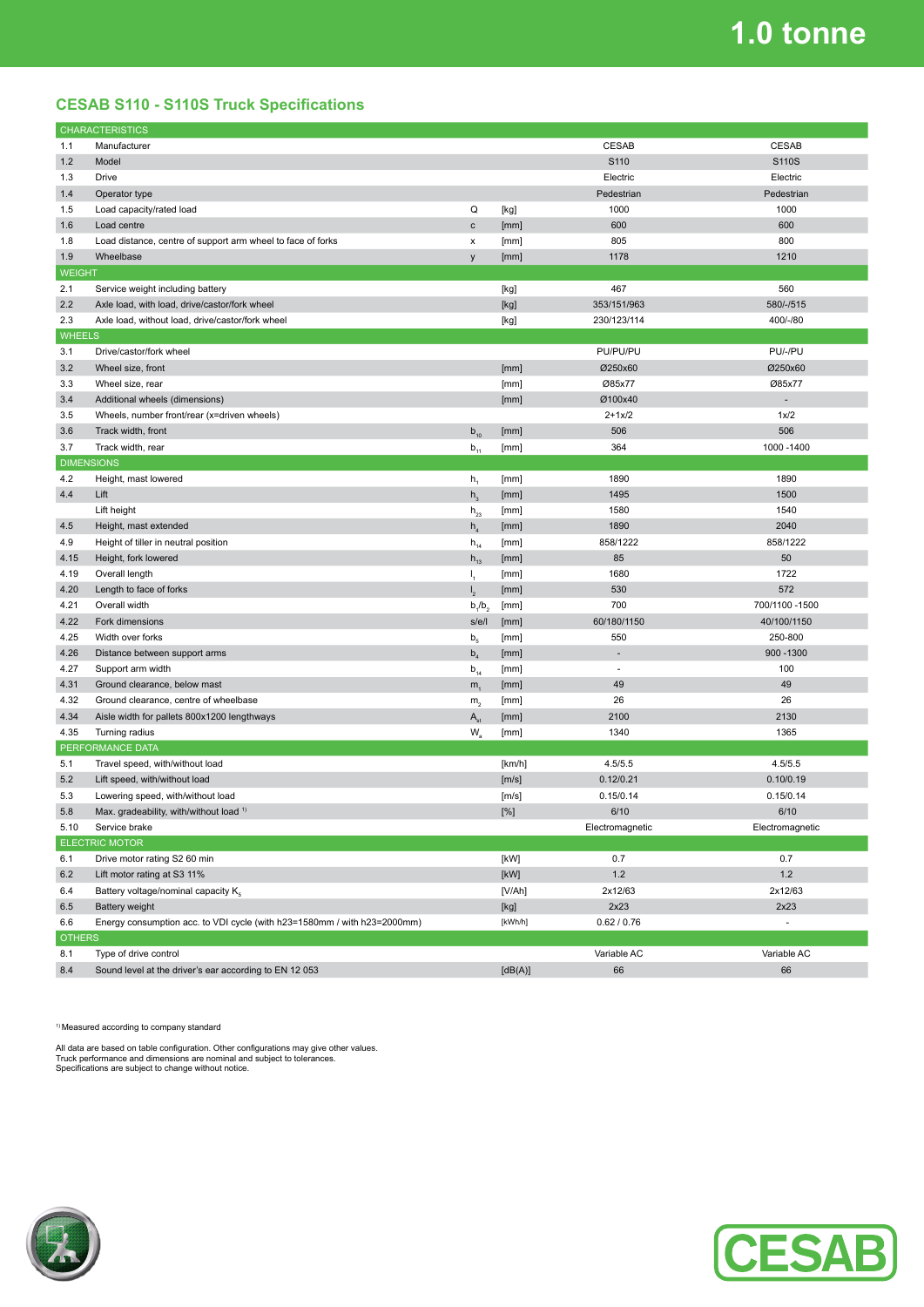#### **CESAB S110 - S110S Dimensional Drawings**



### **Mast Specifications**

|          |                            |      | S <sub>110</sub> |      | <b>S110S</b> |      |
|----------|----------------------------|------|------------------|------|--------------|------|
| $n_{23}$ | Lift height $(h_{13}+h_3)$ | [mm] | 1580             | 2000 | 1540         | 1960 |
| n,       | Lift                       | [mm] | 1495             | 1915 | 1500         | 1920 |
| n.       | Height, mast lowered       | [mm] | 1890             | 2310 | 1890         | 2310 |
| n        | Height, mast extended      | [mm] | 1890             | 2310 | 2040         | 2460 |